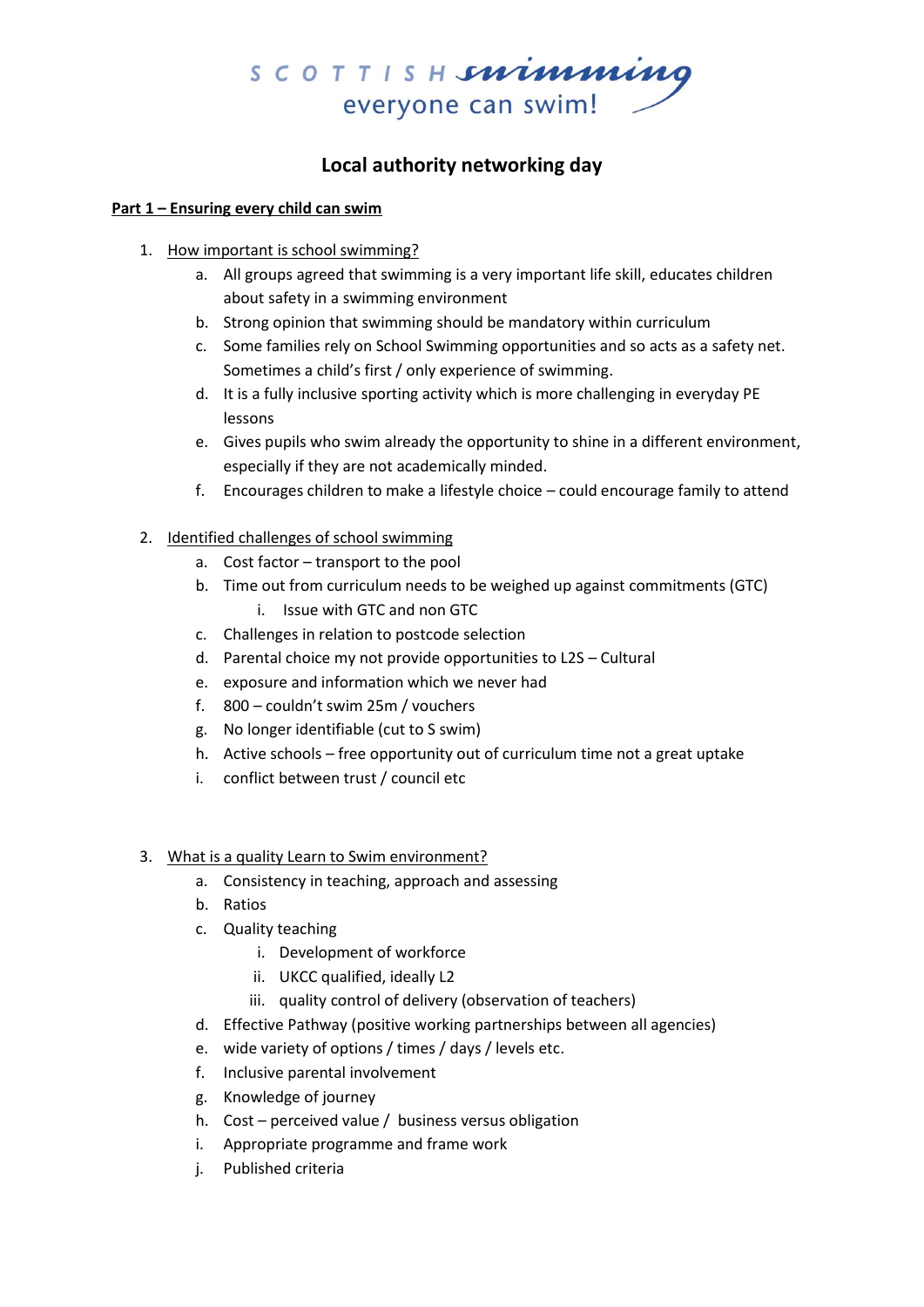- k. regular review/ audit
- l. variety of exit opportunities and entry options
- m. good communication throughout all areas, including marketing
- n. big responsibility lies with SS to support at a National level / linking into local level

## 4. A National Framework for LTS, what are the:

- a. Benefits
	- i. good to have a framework
	- ii. all providers can discuss knowledge
	- iii. Scottish Swimming play a supportive role
	- iv. consistency across Local Authorities
	- v. Endorsement of approach accreditation / quality mark
	- vi. Feedback to parents
	- vii. Money from the awards schemes
	- viii. Certificates used as a communication tool between parents and teachers
	- ix. Evidence of achievements
	- x. Standards to work towards
	- xi. Teachers vary all strokes

### b. Challenges

- i. Drop off at L5
- ii. Clearer set out criteria for SSS and L1 L8
- iii. No connect or buy in to competitive edge clubs
- iv. Politics clubs versus disciplines versus / LA and Trusts
- v. Disconnect between clubs and programmes
- vi. Competition and level of training puts people off
- vii. Different Frameworks Harder to record stats nationally
- viii. Too many tick boxes, teachers spending too much time
- ix. Staffing Costs Tutors and training
- x. Access and design of pools

### c. Opportunities

- i. Recreational club swimming
- ii. Schools / L1 L8 / SSS programme linked together

### d. Requirements

- i. Become better at sign posting opportunities for participation 1. Promote other aquatic activities
- ii. frame work with an opportunity to be flexible
- iii. teacher autonomy (L2)
- iv. frame work is consistent
- v. goal specific founded on participation / club and performance
- vi. more goal focussed
- vii. discipline integrated